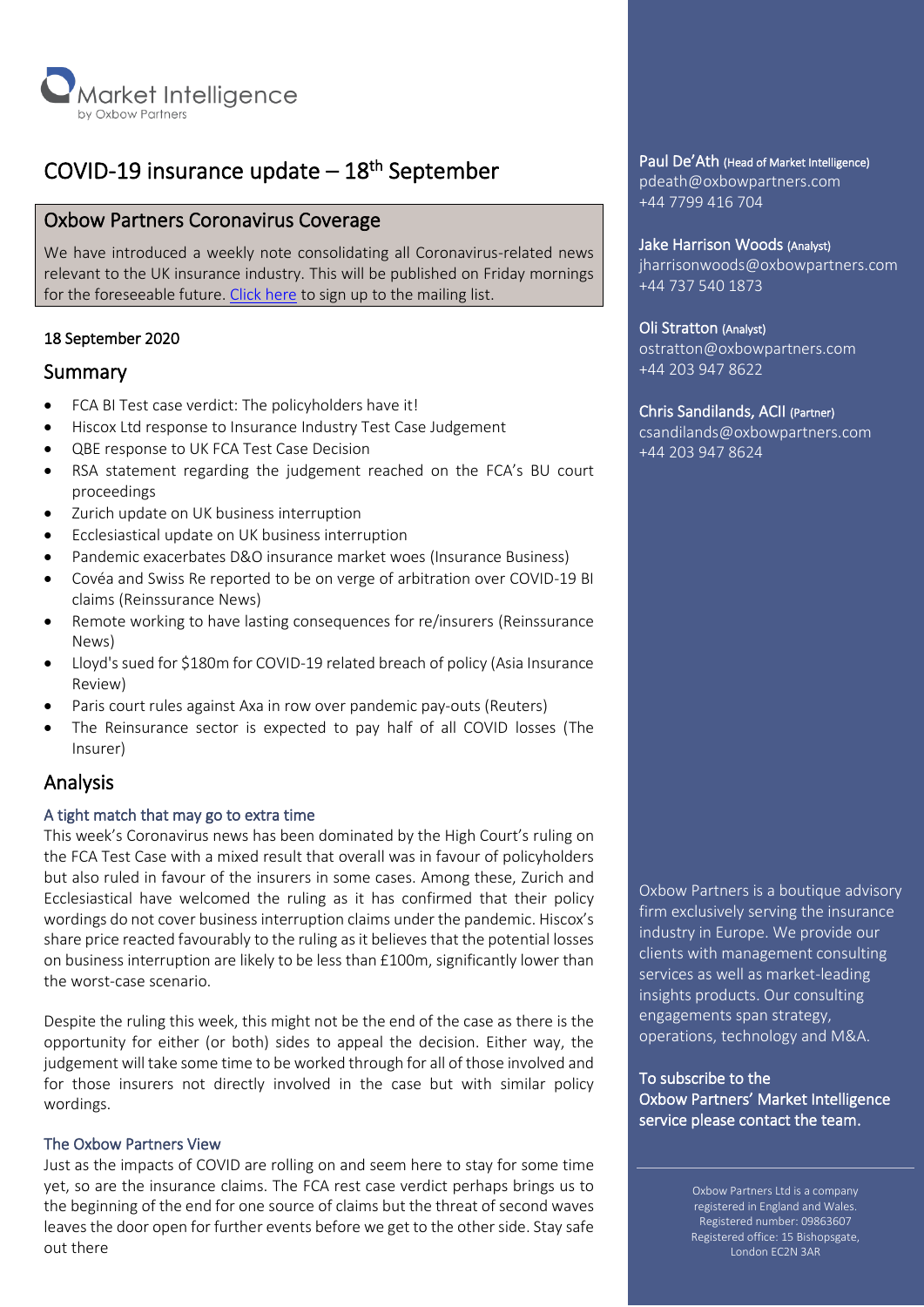

## FCA BI Test case verdict: The policyholders have it!

Our paying market subscribers would have received our detailed research note analysing the outcomes and implications of the FCA business interruption test case judgement on Tuesday. To summarise the outcomes, the High Court predominantly ruled in favour of policyholders' arguments. The complex judgement runs over 150 pages and considers 21 lead sample policy wordings from eight insurers. Different conclusions were reached in respect of each wording with the insurers involved affected to various extents. If you would like to receive our premium content, please contact one of the team.

Read [more](mailto:marketintelligence@oxbowpartners.com?subject=Paid%20Market%20Intelligence%20Subscription%20Enquiry%20)

# FCA Test Case responses

#### Hiscox Ltd response to Insurance Industry Test Case Judgement

Hiscox issued a relatively positive response to the outcome of the FCA test case. As a result of the Judgment, the Group estimates additional COVID-19 claims arising from business interruption to be less than £100 million net of reinsurance. This encompasses claims from all divisions including Hiscox Re and is a reduction of £150 million from the upper end of the Group's previously published risk scenario. The Judgment clarifies that fewer than one third of Hiscox's 34,000 UK business interruption policies may respond. Coverage under these policies is essentially limited to those customers who were mandatorily closed by Government orders, and then only in certain circumstances.

#### Read [more](https://www.hiscoxgroup.com/news/press-releases/2020/15-09-20)

#### QBE response to UK FCA Test Case Decision

QBE has stated it is considering its options to appeal the decision as the court ruled in favour of QBE with respect to two out of three of the QBE's notifiable disease policy wordings examined, however ruled in favour of insureds with respect to one of QBE's notifiable disease policy wordings. QBE's estimate of its UK business interruption claims exposure is around \$170M before reinsurance, which will be limited to a net cost of \$70M following recoveries from catastrophe reinsurance.

# Read [more](https://www.qbe.com/-/media/group/document%20listing/2020/09/15/22/50/asx%20announcement%20-%20qbe%20response%20to%20uk%20fca%20test%20case%20decision%20-%20for%20asx.pdf?download=1)

#### RSA statement regarding the judgement reached on the FCA's BU court proceedings

RSA estimates the additional financial impact from the outcome of the judgment to be approximately £104m on a gross basis. After the application of catastrophe reinsurance protection, RSA estimates the impact to be around £85m which is in turn expected to reduce further through qualifying as a loss covered by the group-wide aggregate reinsurance programme. RSA's H1 Interim Report showed that the group had paid or reserved for c.£57m in claims in relation to COVID-19 losses.

#### Read [more](https://www.rsagroup.com/news/press-releases/2020/statement-regarding-the-judgment-reached-on-the-fcas-business-interruption-court-proceedings/)

#### Zurich update on UK business interruption

Zurich welcomed the judgement in the UK High Court, which confirms that the wordings represented by Zurich do not provide cover for business interruption in relation to the COVID-19 outbreak. Reportedly Coronavirus has had a \$686 million impact overall on Zurich during in the first half of 2020. While Zurich is arguably one of the Test Case winners, the insurer has said it is reviewing the broader implications of the judgment in relation to wordings represented by other insurers.

#### Read [more](https://www.zurich.com/en/media/news-releases/2020/2020-0915-01)

# Ecclesiastical update on UK business interruption

Ecclesiastical has also welcomed the judgement in the UK High Court: losses arising from the Covid-19 pandemic are not covered by Ecclesiastical's Business Interruption policies and therefore the insurer is not required to pay claims.

#### Read [more](https://www.ecclesiastical.com/latest-news/fca-test-case/)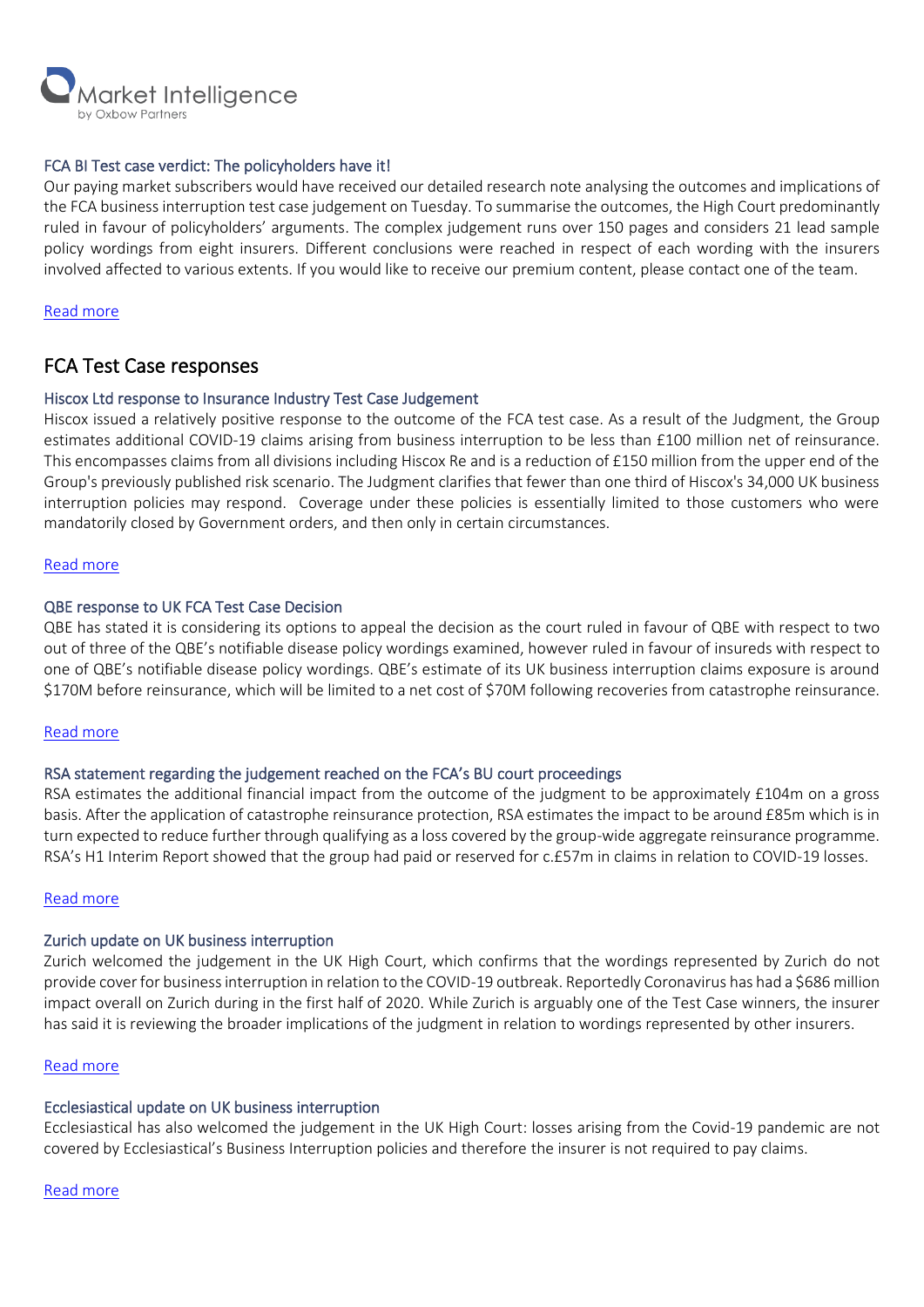

# Other News

# Pandemic exacerbates D&O insurance market woes (Insurance Business)

According to a report from Marsh JLT, directors' and officers' insurance premiums among FTSE 350 companies have increased 195% on average during 2020 Q2. The report also states that, owing to new exposures resulting from COVID-19 many D&O brokers are restructuring their pricing models and rationing capacity with some pausing new business while uncertainty remains. This puts pressure on an already difficult pricing environment, Marsh says organisations should be prepared for a more challenging underwriting process where insurers will ask more probing questions than in previous years.

# [Read more](https://www.insurancebusinessmag.com/uk/news/professional-liability/pandemic-exacerbates-dando-insurance-market-woes-233781.aspx)

# Covéa and Swiss Re reported to be on verge of arbitration over COVID-19 BI claims (Reinssurance News)

French mutual insurer Covéa is set to launch an arbitration with its reinsurer, Swiss Re, after the latter refused to cover COVID-19 related business interruption (BI) losses of at least €500 million (potentially up to €1bn). During the pandemic Covéa revealed it would compensate 4000 restaurantsin a joint venture with Natixis Assurance costing around €180 million before reinsurance. Both Covéa and Swiss Re are reportedly in the process of selecting their arbitrators as tensions begin to flare with a third arbitrator acting as chair. With the UK High Court ruling in favour of policyholders in the FCA test case, a recent survey also found 4% of BI contracts in France also featured ambiguous clauses.

# [Read more](https://www.reinsurancene.ws/covea-and-swiss-re-reported-on-verge-of-arbitration-over-covid-19-bi-claims/)

# Remote working to have lasting consequences for re/insurers (Reinssurance News)

Data and analytics company GlobalData has asserted that the increase in home working due to COVID-19 will have lasting implications for insurers and reinsurers as business models shift and individual risk evolves with this. GlobalData's 2020 UK SME Insurance Survey found only one quarter of SMEs expected remote working to return to pre-coronavirus levels. This has insurance implications as companies plan to downsize their offices and the indirect effects of this become apparent; for instance, Pret a Manger has already announced plans to close 30 locations. Public liability and property cover may suffer as a result but there will be opportunities in other lines of business such as motor due to an increase in home delivery services.

# [Read more](https://www.reinsurancene.ws/remote-working-to-have-lasting-consequences-for-re-insurers-globaldata/)

# Lloyd's sued for \$180m for COVID-19 related breach of policy (Asia Insurance Review)

Canadian vacation rental business Wataga Properties is suing Lloyd's in a \$180m class-action lawsuit for "wrongfully refusing" to cover pandemic-related losses. The business, which operates five properties in Canmore, claims Lloyd's Underwriters are in breach of the policy which falls under Lloyd's "all risks" commercial insurance. Wataga reportedly asked Lloyd's to pay-out for its rental income lost as a result of COVID-19 but this was refused. While the lawsuit is still in the process of being certified, the Guardian Law Group representing Wataga stated that it expects other businesses affected will likely come forward.

# [Read more](https://www.asiainsurancereview.com/News/View-NewsLetter-Article/id/73706/Type/eDaily/Canada-Lloyd-s-sued-for-180m-for-COVID-19-related-breach-of-policy?utm_source=slipcase&utm_medium=affiliate&utm_campaign=slipcase)

# Paris court rules against Axa in row over pandemic pay-outs (Reuters)

On Thursday AXA announced that it would appeal a Paris commercial court ruling which ordered the French insurer to pay five restaurants who had shut during the recent lockdown. This comes as another blow for AXA which has been at the centre of disputes over whether policyholders were covered for pandemic losses under business interruption insurance. AXA has said the ruling sets a confusing legal precedent after it had won several earlier cases which concluded that policies did not include pandemic coverage.

# [Read more](https://uk.reuters.com/article/idUKL8N2GE58V?utm_source=slipcase&utm_medium=affiliate&utm_campaign=slipcase)